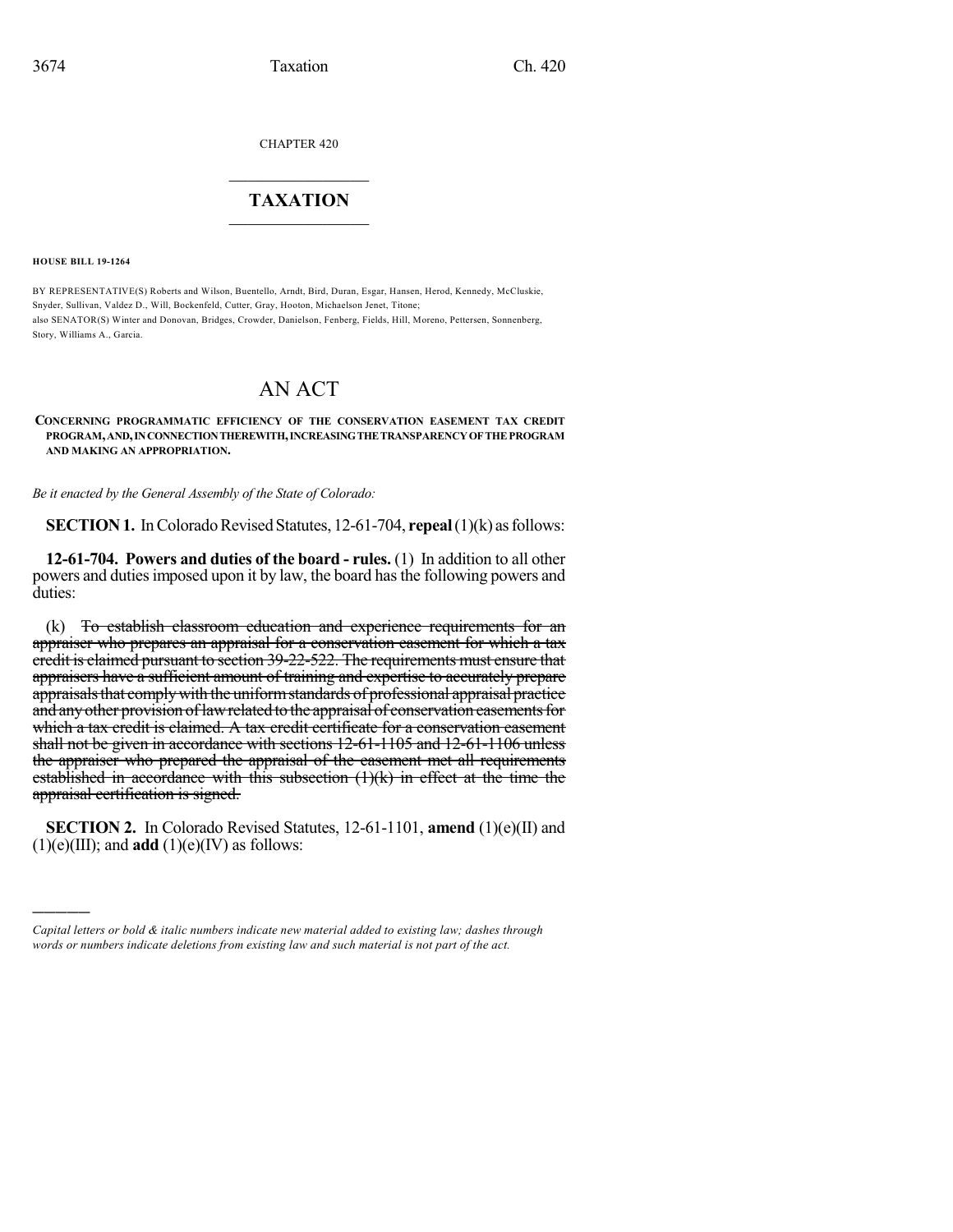**12-61-1101. Legislative declaration.** (1) The general assembly finds, determines, and declares that:

(e) Establishing the division of conservation to administer the conservation easement tax credit program will:

(II) Allowthe conservationeasement oversight commission to advise thedivision of conservation and the department of revenue regarding conservation easements for which a tax credit is claimed and to review applications for conservation easement holder certification; and

(III) Ensure that the division of conservation and the department of revenue are sharing relevant information concerning conservation easement appraisalsin order to ensure compliance with accepted appraisal practices and other provisions oflaw; AND

(IV) ENSURE THAT THE FEES PAID BY TAXPAYERS ARE ADEQUATE TO PAY FOR THE ADMINISTRATIVE COSTS OF THE DIVISION OF CONSERVATION AND THE CONSERVATION EASEMENT OVERSIGHT COMMISSION IN ADMINISTERING THE REQUIREMENTS OF THIS ARTICLE 61, BUT NOT SO HIGH AS TO ACT AS A DISINCENTIVE TO THE CREATION OF CONSERVATION EASEMENTS IN THE STATE.

**SECTION 3.** In Colorado Revised Statutes, 12-61-1103, **amend** (8) as follows:

**12-61-1103. Conservationeasement oversight commission - created- repeal.** (8) This section is repealed, effective  $J_{\text{t}}\rightarrow J_1 + 2019$  JULY 1, 2026.

**SECTION 4.** In Colorado Revised Statutes, 12-61-1104, **amend** (7) and (13) as follows:

**12-61-1104. Certification of conservation easement holders - rules definition - repeal.** (7) The division shall promulgate rules to effectuate the duties of the commission pursuant to article 4 of title  $\tilde{2}4$ . Such rules shall specifically address the following:

(a) Allowing for the expedited or automatic certification of an entity that is currently accredited by national land conservation organizations that are broadly accepted by the conservation industry; AND

(b) A streamlined and lower-cost process for conservation easement holders that do not intend to accept new donations of conservation easements for which tax credits would be claimed that focuses on the holder's stewardship capabilities.

(c) The fees charged pursuant to subsection  $(3)$  of this section or section 12-61-1106 (6), specifically ensuring that the fees are adequate to pay for administrative costs but not so high as to act as a disincentive to the creation of conservation easements in the state; and

(d) The adoption of best practices, processes, and procedures used by other entities that regularly review conservation easement transactions, including a practice, process, or procedure deeming qualified conservation easement appraisals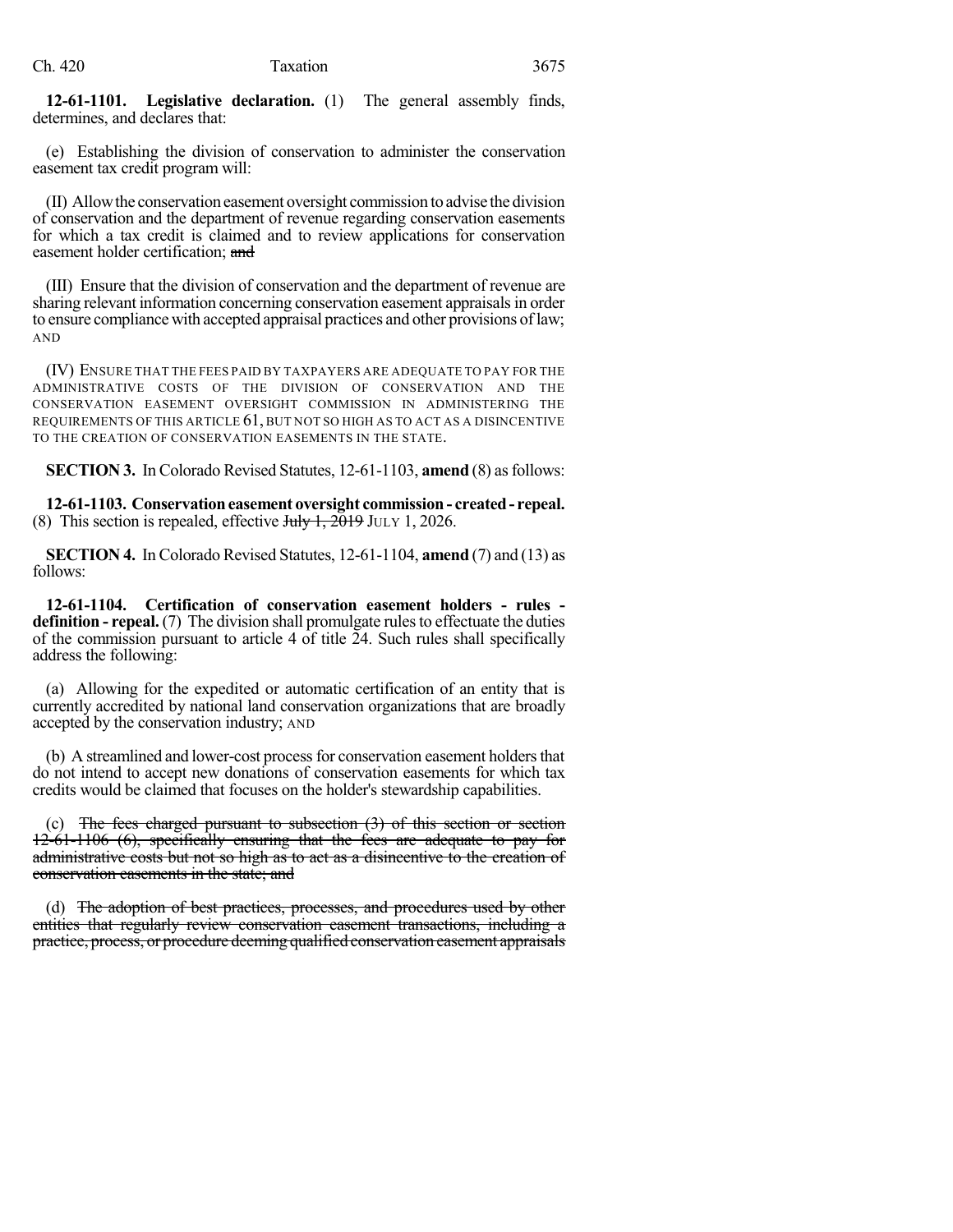approved by these entities based on their independent reviews as credible for purposes of the conservation easement tax credit.

(13) This section is repealed, effective  $J_{\text{t}}/J_{\text{t}}$ , 2019 JULY 1, 2026.

**SECTION 5.** In Colorado Revised Statutes, 12-61-1106, **amend** (2)(a)(II), (3)(b)(II), (13)(c) introductory portion, and (15); **repeal** (3)(b)(IV); and **add** (14.5) as follows:

12-61-1106. Conservation easement tax credit certificate application process **- definitions - rules.** (2) (a) The division shall establish and administer a process by which a landowner seeking to claim an income tax credit for any conservation easement donation made on or after January 1, 2014, must apply for a tax credit certificate as required by section 39-22-522 (2.5) and (2.7). The purpose of the application process is to determine whether a conservation easement donation for which a tax credit will be claimed:

(II) Is substantiated with a qualified appraisal prepared by a qualified appraiser in accordance with the SUBSTANCE AND PRINCIPLES OF uniform standards of professional appraisal practice OR AN ALTERNATIVE METHOD ACCEPTABLE TO THE DIVISION OF CONSERVATION AND THE CONSERVATION EASEMENT OVERSIGHT COMMISSION; and

(3) For the purpose of reviewing applications and making determinations regarding the issuance of tax credit certificates, including the dollar amount of the tax credit certificate to be issued:

(b) The directorhas authorityand responsibilityto determine the credibilityofthe appraisal. In determining credibility, the director shall consider, at a minimum, compliance with the following requirements:

(II) The appraisal conforms with THE SUBSTANCE AND PRINCIPLES OF the uniform standards of professional appraisal practice promulgated by the appraisal standards board of the appraisal foundation and any other provision of law;

(IV) The appraiser meets anyeducation and experience requirements established by the board of real estate appraisers in accordance with section  $12-61-704$  (1)(k).

(13) (c) The director is authorized to share publicly available information regarding conservation easements with a third-party vendor for the purpose of developing and maintaining a registry of conservation easements in the state with a corresponding map displaying the boundaries of each easement in the state relative to county boundaries and other relevant mapping information. FOR PURPOSES OF THIS SUBSECTION (13)(c), "PUBLICLY AVAILABLE INFORMATION" MEANS ANY DOCUMENT SHOWING EVIDENCE OF ITS RECORDATION IN THE RECORDS OF A COUNTY CLERK AND RECORDER OR OTHER INFORMATION READILY AVAILABLE TO THE GENERAL PUBLIC.Priortosharingthe information, the directorshall consultwith the commission regarding the appropriate types of information and the methods used for collecting the information. The department of regulatory agencies shall annually report on the information contained in the registry as a part of its presentation to its committee of reference at a hearing held pursuant to section 2-7-203 (2)(a) of the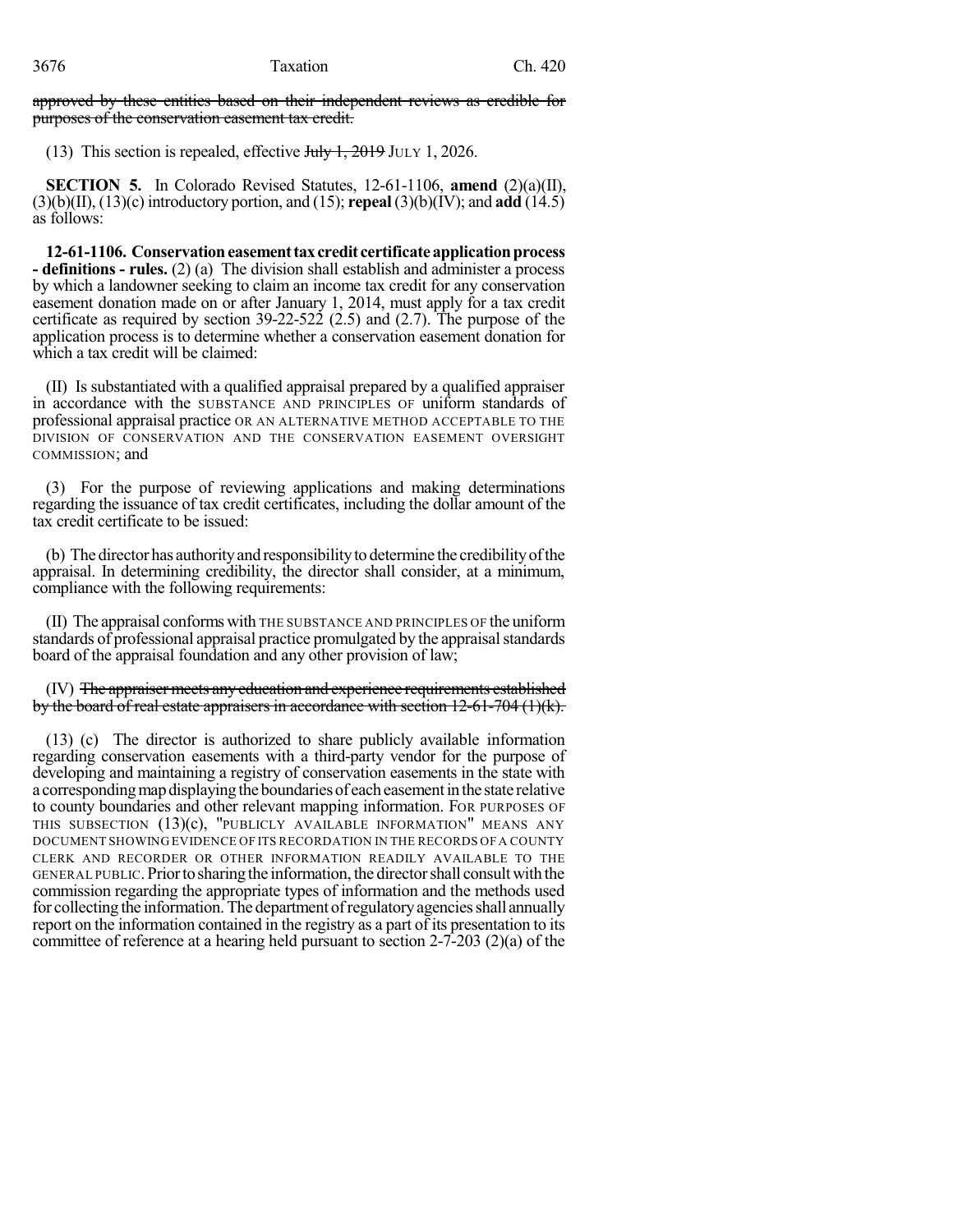### Ch. 420 **Taxation** 3677

"State Measurement for Accountable, Responsive, and Transparent (SMART) Government Act". The information to be shared shall include the following:

(14.5) (a) THE DIVISION SHALL CONVENE A WORKING GROUP IN CONJUNCTION WITH THE DEPARTMENT OF LAW AND THE DEPARTMENT OF REVENUE TO DEVELOP PROPOSED STATUTES AND REGULATIONS FOR THE FOLLOWING:

(I) AN ALTERNATIVE METHOD TO THE APPRAISAL PROCESS SET FORTH IN SECTION 39-22-522 (3.3) TO ESTABLISH THE AMOUNT OF TAX CREDITS FOR WHICH A QUALIFIED CONSERVATION EASEMENT CONTRIBUTION WOULD BE ELIGIBLE;

(II) APROCESS TO PROVIDE RETROACTIVE TAX CREDITS, PAYMENTS, OR REFUNDS TO TAXPAYERS WHO CLAIMED CREDITS PURSUANT TO SECTION 39-22-522 BETWEEN JANUARY 1, 2000, AND DECEMBER 31, 2013, AND WHOSE TAX CREDITS WERE DENIED IN WHOLE OR IN PART, INCLUDING THE DEVELOPMENT OF ELIGIBILITY CRITERIA FOR RECEIVING SUCH RETROACTIVE TAX CREDITS,PAYMENTS,OR REFUNDS; AND

(III) RECOMMENDATIONS FOR ADMINISTERING ORPHANED CONSERVATION EASEMENTS.

(b) THE WORKING GROUP SHALL CONSIST OF EIGHT MEMBERS.THE PRESIDENT OF THE SENATE, THE MINORITY LEADER OF THE SENATE, THE SPEAKER OF THE HOUSE, AND THE MINORITY LEADER OF THE HOUSE SHALL EACH APPOINT TWO MEMBERS TO THE WORKING GROUP PRIOR TO JUNE 1, 2019. IN MAKING APPOINTMENTS, CONSIDERATION SHOULD BE GIVEN TO APPOINTING INDIVIDUALS WHO ARE CERTIFIED EASEMENT HOLDERS, TAXPAYERS WHO HAVE CONSIDERED CONVEYING A CONSERVATION EASEMENT OR CONVEYED A CONSERVATION EASEMENT AND CLAIMED A TAX CREDIT, CONSERVATION EASEMENT APPRAISERS, AND CONSERVATION ATTORNEYS. THE WORKING GROUP SHALL CONVENE ITS FIRST MEETING IN A HEARING ROOM AT THE STATE CAPITOL BUILDING AT 9:00 A.M. ON JUNE 25, 2019. THE WORKING GROUP SHALL SELECT A CHAIRPERSON AT THE FIRST MEETING. AT EACH MEETING OF THE WORKING GROUP, IT SHALL DESIGNATE THE DATE, PLACE, AND TIME OF ITS NEXT MEETING.

(c) THE WORKING GROUP SHALL SUBMIT A REPORT TO THE RURAL AFFAIRS AND AGRICULTURE COMMITTEE OF THE HOUSE OF REPRESENTATIVES AND THE AGRICULTURE AND NATURAL RESOURCES COMMITTEE OF THE SENATE BY NO LATER THAN DECEMBER 1,2019.THE REPORT MUST INCLUDE ANY RECOMMENDATIONS FOR LEGISLATION OR RULE MAKING TO ADDRESS THE ISSUES ADDRESSED PURSUANT TO THIS SUBSECTION (14.5).

(15) The division may promulgate rules to effectuate the purpose, implementation, and administration of this section pursuant to article 4 of title 24. The authority to promulgate rules includes the authority to:

(a) Define further in rule the administrative processes and requirements, including application processing and review time frames, for obtaining and issuing an optional preliminary advisory opinion pursuant to subsection  $(14)$  of this section; AND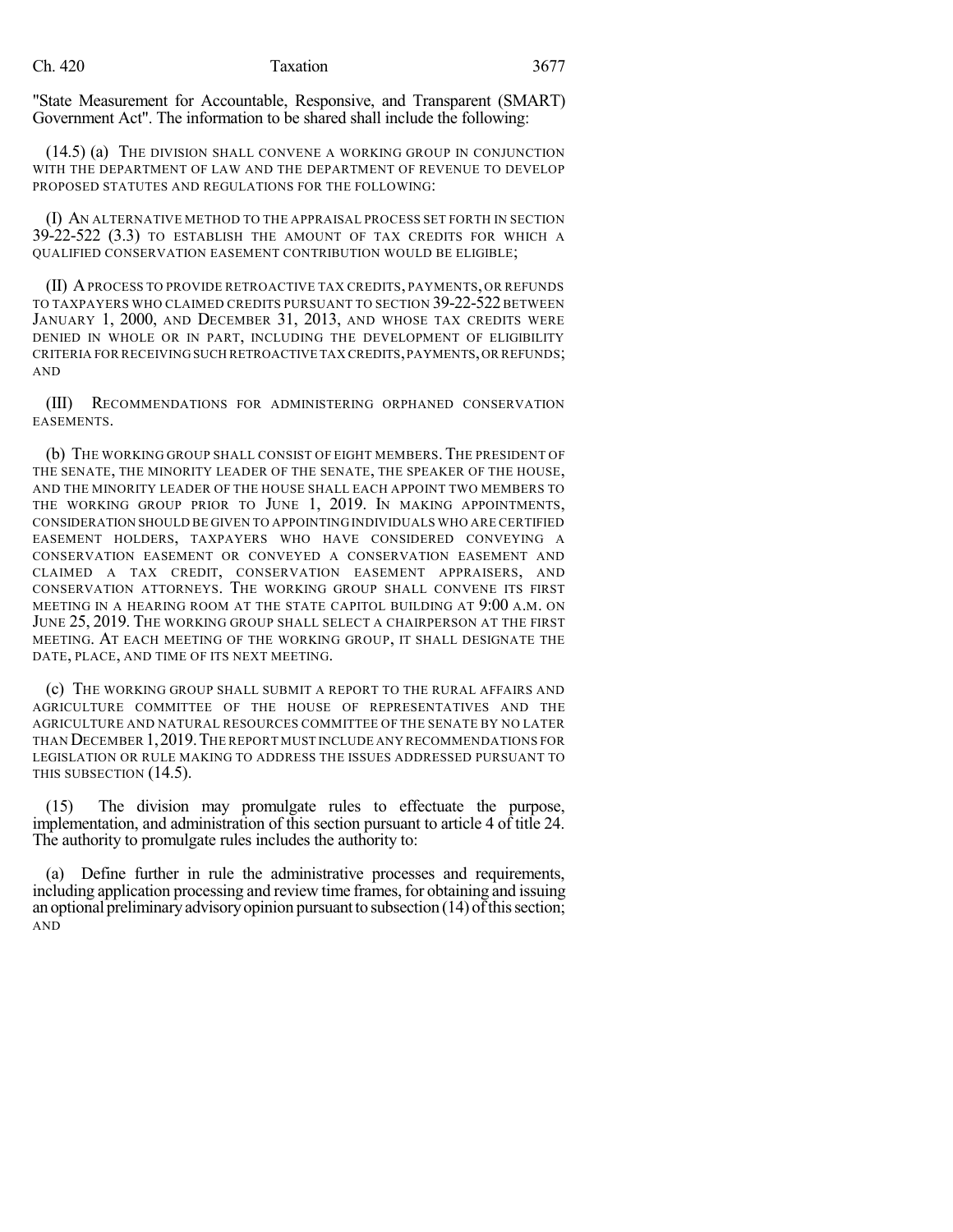(b) ADOPT BEST PRACTICES, PROCESSES, AND PROCEDURES USED BY OTHER ENTITIES THAT REGULARLY REVIEW CONSERVATION EASEMENT TRANSACTIONS, INCLUDING A PRACTICE, PROCESS, OR PROCEDURE DEEMING QUALIFIED CONSERVATION EASEMENT APPRAISALS APPROVED BY THESE ENTITIES BASED ON THEIR INDEPENDENT REVIEWS AS CREDIBLE FOR PURPOSES OF THE CONSERVATION EASEMENT TAX CREDIT.

**SECTION 6.** In Colorado Revised Statutes, 38-30.5-103, **add** (6) as follows:

**38-30.5-103. Creation of conservation easementsin gross.**(6) ON AND AFTER JANUARY 1, 2020, PRIOR TO CREATING A CONSERVATION EASEMENT IN GROSS, THE OWNER OF THE PROPERTY WHO IS GRANTING THE CONSERVATION EASEMENT SHALL EXECUTE A DISCLOSURE FORM THAT INCLUDES, BUT IS NOT LIMITED TO, AN ACKNOWLEDGMENT THAT THE CONSERVATION EASEMENT IS BEING GRANTED IN PERPETUITY. THE DIVISION OF CONSERVATION IN COOPERATION WITH THE CONSERVATION EASEMENT OVERSIGHT COMMISSION SHALL DEVELOP THE DISCLOSURE FORM AND PUBLISH THE APPROVED FORM ON ITS WEBSITE.THE SIGNED DISCLOSURE FORM MUST BE SUBMITTED TO THE DIVISION OF CONSERVATION AS PART OF THE TAX CREDIT APPLICATION.

**SECTION 7.** In Colorado Revised Statutes, **amend** 38-30.5-107 as follows:

**38-30.5-107. Release - termination.** Conservation easements in gross may, in whole or in part, be released, terminated, extinguished, or abandoned by merger with the underlying fee interest in the servient land or water rights or in any other manner in which easements may be lawfully terminated, released, extinguished, or abandoned. IF IT IS DETERMINED THAT CONDITIONS ON OR SURROUNDING A PROPERTY ENCUMBERED BY A CONSERVATION EASEMENT IN GROSS CHANGE SO THAT IT BECOMES IMPOSSIBLE TO FULFILL ITS CONSERVATION PURPOSES THAT ARE DEFINED IN THE DEED OF CONSERVATION EASEMENT, A COURT WITH JURISDICTION MAY, AT THE JOINT REQUEST OF BOTH THE OWNER OF PROPERTY ENCUMBERED BY A CONSERVATION EASEMENT AND THE HOLDER OF THE EASEMENT, TERMINATE, RELEASE, EXTINGUISH, OR ABANDON THE CONSERVATION EASEMENT. IF CONDEMNATION BY A PUBLIC AUTHORITY OF A PART OF A PROPERTY OR OF THE ENTIRE PROPERTY ENCUMBERED BY A CONSERVATION EASEMENT IN GROSS RENDERS IT IMPOSSIBLE TO FULFILL ANY OF THE CONSERVATION PURPOSES OUTLINED IN THE DEED OF CONSERVATION EASEMENT, THE CONSERVATION EASEMENT MAY BE TERMINATED,RELEASED,EXTINGUISHED,OR ABANDONED THROUGH CONDEMNATION PROCEEDINGS. A CONSERVATION EASEMENT IN GROSS FOR WHICH A COLORADO STATE INCOME TAX CREDIT HAS BEEN ALLOWED MAY NOT IN WHOLE OR IN PART BE RELEASED, TERMINATED, EXTINGUISHED, OR ABANDONED BY MERGER WITH THE UNDERLYINGFEE INTEREST IN THE SERVIENT LAND OR WATER RIGHTS.ANY RELEASE, TERMINATION, OR EXTINGUISHMENT OF A CONSERVATION EASEMENT UNDER THIS SECTION MUST BE RECORDED IN THE RECORDS OF THE OFFICE OF THE CLERK AND RECORDER IN THE COUNTY WHERE THE CONSERVATION EASEMENT IS LOCATED.

**SECTION 8.** InColorado Revised Statutes, 39-22-522, **amend** (2.7), (3.3), and  $(4)(a)(II.5)$ ; and **repeal**  $(3.8)$  as follows:

**39-22-522. Credit against tax - conservation easements.** (2.7) Notwithstanding any other provision, for income tax years commencing on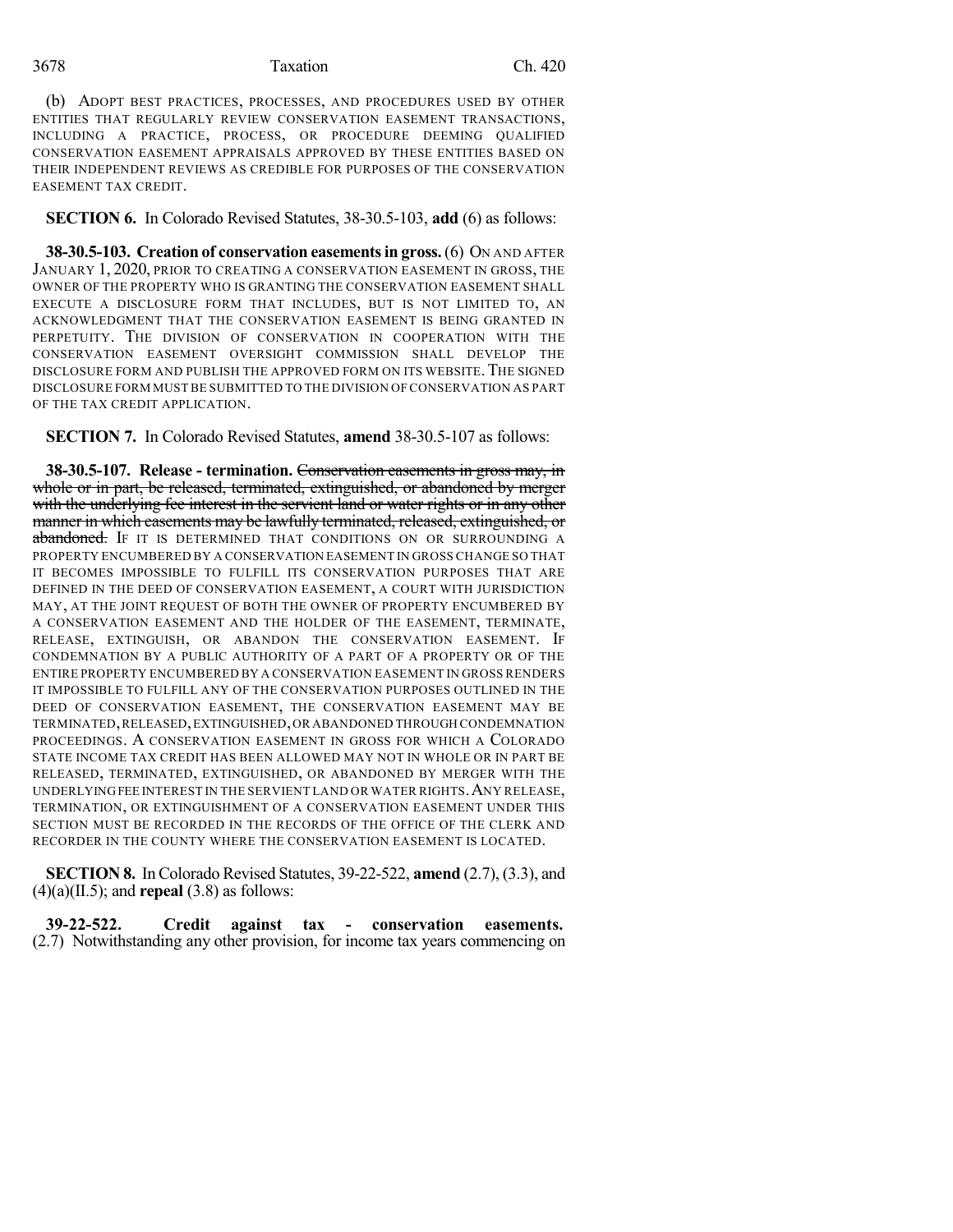#### Ch. 420 Taxation 3679

or after January 1, 2014, no claim for a credit shall be allowed unless a tax credit certificate isissued by the DIVISION OF REAL ESTATE PRIOR TO MAY 30, 2018, OR BY THE division of conservation ON OR AFTER MAY 30, 2018, in accordance with sections 12-61-1105 and 12-61-1106 and the taxpayer files the tax credit certificate with the income tax return filed with the department of revenue.

 $(3.3)$  The appraisal for a conservation easement in gross donated prior to January 1, 2014, and for which a credit is claimed shall be a qualified appraisal from a qualified appraiser, as those terms are defined in section  $170 \text{ (f)}(11)$  of the internal revenue code. The appraisal shall be in conformance with the uniform standards of professional appraisal practice promulgated by the appraisalstandards board of the appraisalfoundation and anyother provision oflaw.The appraisershall hold a valid license as a certified general appraiser in accordance with the provisions of part 7 of article 61 of title 12. C.R.S. The appraiser shall also meet any education and experience requirements established by the board of real estate appraisers in accordance with section  $12-61-704$  (1)(k), C.R.S. If there is a final determination, other than by settlement of the taxpayer, that an appraisal submitted in connection with a claim for a credit pursuant to this section is a substantial or gross valuation misstatement as such misstatements are defined in section 1219 of the federal "Pension Protection Act of 2006", Pub.L. 109-280, the department shall submit a complaint regarding the misstatement to the board of real estate appraisers for disciplinary action in accordance with the provisions of part 7 of article 61 of title 12.  $\dot{C}$ .R.S.

 $(3.8)$  (a) The division of conservation shall convene a working group in conjunction with the department of law, the department of revenue, and the department of regulatory agencies to develop statutory and regulatory recommendations that do not conflict with federal law for the following:

(I) An alternate method to the appraisal process set forth in subsection (3.3) of this section to establish a baseline property value, using agreed upon publicly available datasets for rural and agricultural properties. The baseline valuation would then be subject to different levels of restriction including, but not limited to, a most restrictive, medium restrictive, and least restrictive easement to arrive at a final determination established through public policy from which the amount of a tax credit could be calculated pursuant to this section. The alternate method should work across the state of Colorado.

(II) A recommendation for a processto petition a court of competent jurisdiction consistent with federal laws and regulations to extinguish a conservation easement, including proposed definitions for the terms "impossible" and "impracticable" as they are applied for purposes of determining whether an easement may be extinguished under state and federal law;

(III) A process to provide retroactive tax credits to taxpayers who claimed tax credits pursuant to this section between January 1, 2000, and December 31, 2008, and whose tax credits were denied in whole or in part, including the development of eligibility criteria for such retroactive tax credits; and

(IV) The development of a written form to warn landowners who have conservation easements on their property of the legal and other consequences of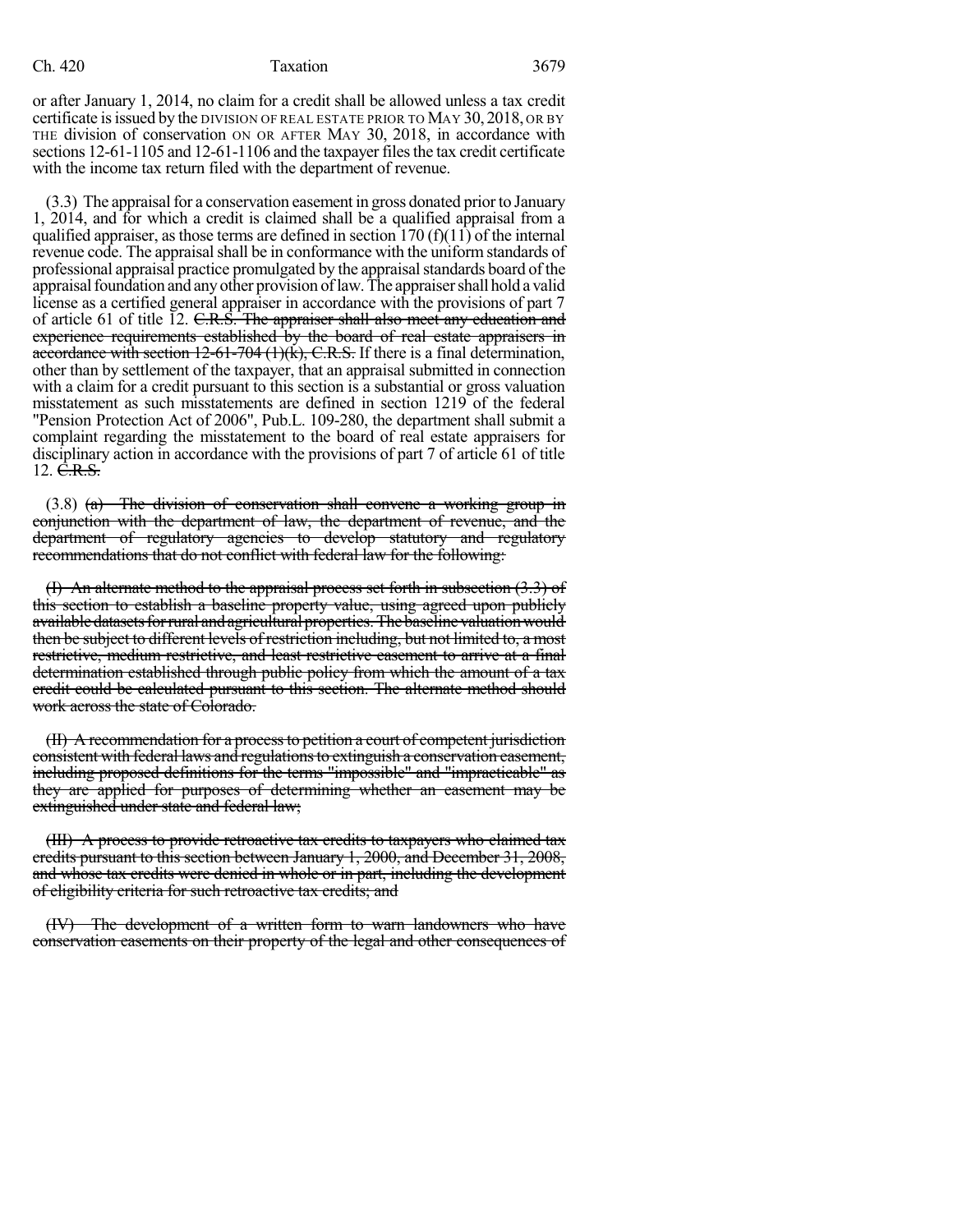terminating an easement on their property.

(b) The working group shall submit a report to the transportation and energy committee of the house of representatives, the agriculture, livestock, and natural resources committee of the house of representatives, the agriculture, natural resources, and energy committee of the senate, and the transportation committee of the senate no later than December 1, 2018. The report must include any recommendations for legislation or rulemaking to address the issues addressed pursuant to this subsection (3.8).

(4) (a) (II.5) For a conservation easement in gross created in accordance with article 30.5 of title 38  $C.R.S.,$  that is donated on or after January 1, 2015, to a governmental entity or a charitable organization described in section 38-30.5-104  $(2)$ , C.R.S., the credit provided for in subsection  $(2)$  of this section shall be an amount equal to seventy-five percent of the first one hundred thousand dollars of the fair market value of the donated portion of such conservation easement in gross when created, and fifty percent of all amounts of the donation in excess of one hundred thousand dollars; except that in no case shall the credit exceed one million five hundred thousand FIVE MILLION dollars per donation. CREDITS SHALL BE ISSUED IN INCREMENTS OF NO MORE THAN ONE MILLION FIVE HUNDRED THOUSAND DOLLARS PER YEAR.CREDITS FOR EASEMENTS DONATED IN A PRIOR YEAR SHALL BE ELIGIBLE FOR TAX CREDIT CERTIFICATES IN SUBSEQUENT YEARS IN ORDER OF APPLICATION AND BEFORE NEW APPLICATIONS AND THOSE CREDIT APPLICATIONS, IF ANY, ON THE WAIT LIST.

**SECTION 9.** In Colorado Revised Statutes, 23-3.3-103, **add** (8) as follows:

**23-3.3-103. Annual appropriations - repeal.** (8) THE PROVISIONS OF SUBSECTION (1) OF THIS SECTION CONCERNING APPROPRIATIONS FOR STUDENT FINANCIAL ASSISTANCE UNDER THIS ARTICLE 3.3 SHALL NOT APPLY TO APPROPRIATIONS MADE FOR THE PURPOSE OF PROVIDING A FEE-FOR-SERVICE CONTRACT TO PROVIDE PUBLIC ACCESS TO THE COLORADO OWNERSHIP, MANAGEMENT, AND PROTECTION (COMAP) SERVICE PURSUANT TO SECTION  $23-18-308$  (1)(d). This subsection (4) is repealed, effective July 1, 2020.

**SECTION 10.** In Colorado Revised Statutes, 23-18-308, **amend** (1)(b) and  $(1)(c)$ ; and **add**  $(1)(g)$  as follows:

**23-18-308. Fee-for-service contracts - limited purpose - repeal.** (1) Subject to available appropriations, the department shall enter into fee-for-service contracts for the following purposes:

(b) The inclusive higher education pilot programpursuant to section 23-75-104; and

(c) Cybersecurityand distributed ledgertechnologies,such as blockchains, asset forth in sections 24-33.5-1904 and 24-33.5-1905; AND

THE PROVISION OF PUBLIC ACCESS TO THE COLORADO OWNERSHIP, MANAGEMENT, AND PROTECTION (COMAP) SERVICE THAT IS MANAGED BY THE COLORADO NATURAL HERITAGE PROGRAM AND THE GEOSPATIAL CENTROID AT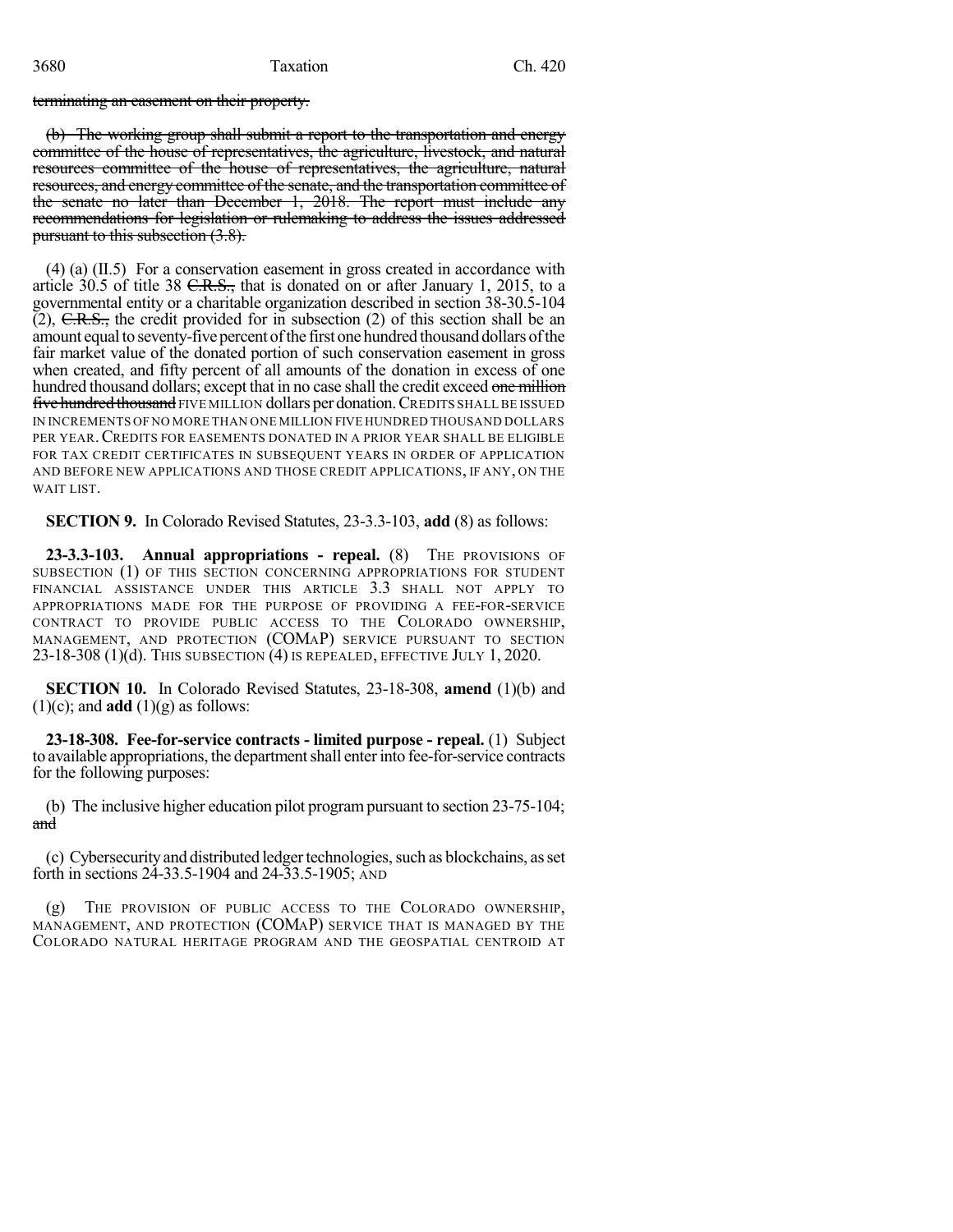COLORADO STATE UNIVERSITY. THIS SUBSECTION  $(1)(g)$  is repealed, effective JUNE 30, 2020.

**SECTION 11.** In Colorado Revised Statutes, 12-10-604, repeal as relocated by **HB 19-1172** (1)(k) as follows:

**12-10-604. Powers and duties of the board - rules.** (1) In addition to all other powers and dutiesimposed upon it by law, the board hasthe following powers and duties:

(k) To establish classroom education and experience requirements for an appraiser who prepares an appraisal for a conservation easement for which a tax eredit is claimed pursuant to section 39-22-522. The requirements must ensure that appraisers have a sufficient amount of training and expertise to accurately prepare appraisals that comply with the uniform standards of professional appraisal practice and any other provision of law related to the appraisal of conservation easements for which a tax credit is claimed. A tax credit certificate for a conservation easement shall not be given in accordance with sections 12-61-1105 and 12-61-1106 unless the appraiser who prepared the appraisal of the easement met all requirements established in accordance with this subsection (1)(k) in effect at the time the appraisal certification is signed.

**SECTION 12.** In Colorado Revised Statutes, 12-15-101, **amend as relocated by HB 19-1172** (1)(e)(II) and (1)(e)(III); and **add as relocated by HB 19-1172**  $(1)(e)(IV)$  as follows:

**12-15-101. Legislative declaration.** (1) The general assembly finds, determines, and declares that:

(e) Establishing the division of conservation to administer the conservation easement tax credit program will:

(II) Allowthe conservation easement oversight commissiontoadvise thedivision of conservation and the department of revenue regarding conservation easements for which a tax credit is claimed and to review applications for conservation easement holder certification; and

(III) Ensure that the division of conservation and the department of revenue are sharing relevant information concerning conservation easement appraisalsin order to ensure compliance with accepted appraisal practices and other provisions oflaw; AND

(IV) ENSURE THAT THE FEES PAID BY TAXPAYERS ARE ADEQUATE TO PAY FOR THE ADMINISTRATIVE COSTS OF THE DIVISION OF CONSERVATION AND THE CONSERVATION EASEMENT OVERSIGHT COMMISSION IN ADMINISTERING THE REQUIREMENTS OF THIS ARTICLE 15, BUT NOT SO HIGH AS TO ACT AS A DISINCENTIVE TO THE CREATION OF CONSERVATION EASEMENTS IN THE STATE.

**SECTION 13.** In Colorado Revised Statutes, 12-15-103, **amend as relocated by HB 19-1172** (8) as follows: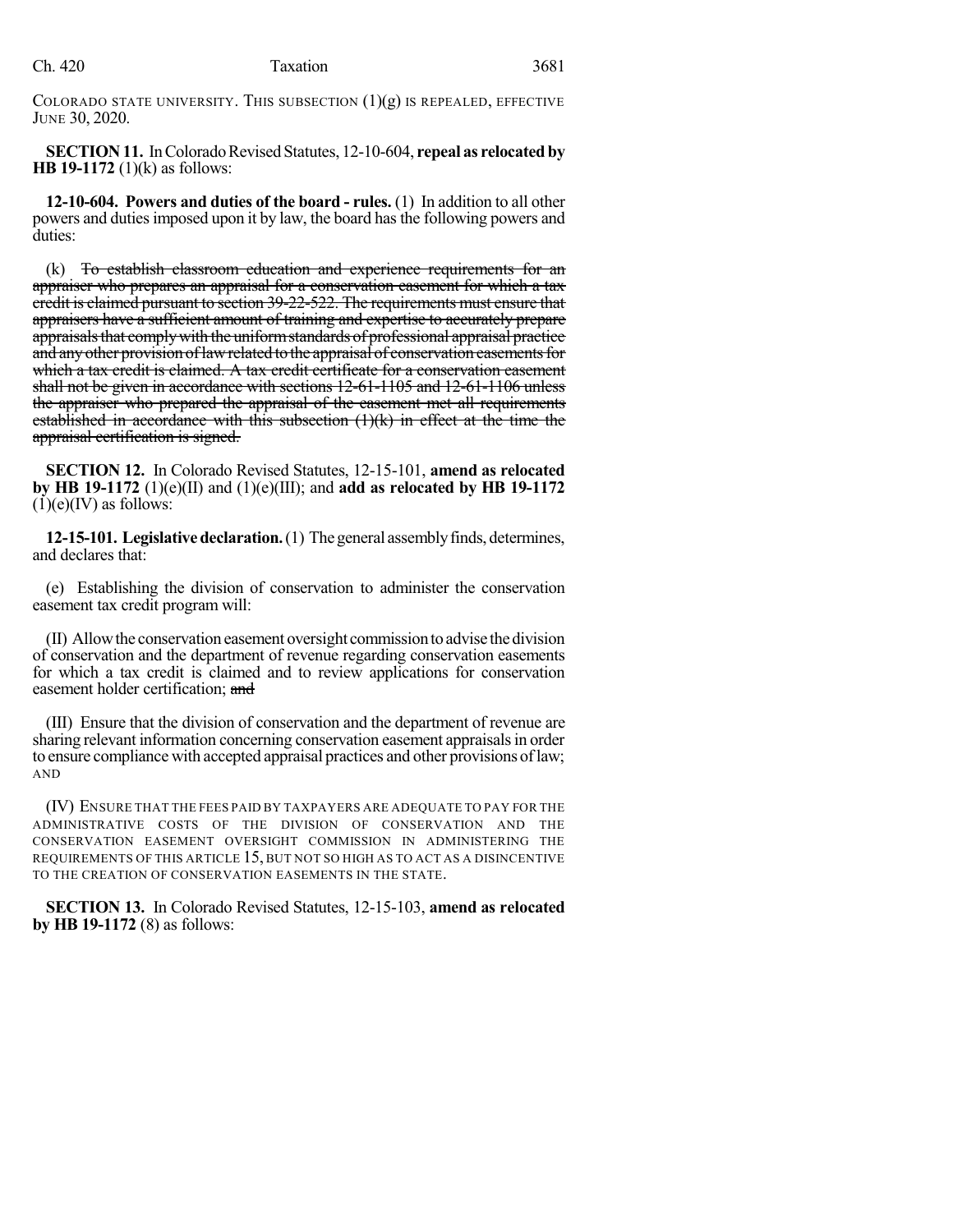**12-15-103. Conservation easement oversight commission - created - repeal.** (8) This section is repealed, effective  $J_{\text{t}}/J_{\text{t}}$ ,  $\frac{2019 \text{ J}_{\text{ULY}}}{2026}$ .

**SECTION 14.** In Colorado Revised Statutes, 12-15-104, **amend as relocated by HB 19-1172** (7) and (13) as follows:

**12-15-104. Certificationof conservationeasementholders- rules-definition - repeal.** (7) The division shall promulgate rules to effectuate the duties of the commission pursuant to article 4 of title 24. Such rules shall specifically address the following:

(a) Allowing for the expedited or automatic certification of an entity that is currently accredited by national land conservation organizations that are broadly accepted by the conservation industry; AND

(b) A streamlined and lower-cost process for conservation easement holders that do not intend to accept new donations of conservation easements for which tax credits would be claimed that focuses on the holder's stewardship capabilities.

(c) The fees charged pursuant to subsection  $(3)$  of this section or section 12-61-1106 (6), specifically ensuring that the fees are adequate to pay for administrative costs but not so high as to act as a disincentive to the creation of conservation easements in the state; and

(d) The adoption of best practices, processes, and procedures used by other entities that regularly review conservation easement transactions, including a practice, process, or procedure deeming qualified conservation easement appraisals approved by these entities based on their independent reviews as credible for purposes of the conservation easement tax credit.

(13) This section is repealed, effective  $J_{\text{t}}/J_{\text{t}}$ , 2019 JULY 1, 2026.

**SECTION 15.** In Colorado Revised Statutes, 12-15-106, **amend as relocated by HB 19-1172** (2)(a)(II), (3)(b)(II), (13)(c) introductory portion, and (15); **repeal as relocated by HB 19-1172** (3)(b)(IV); and **add as relocated by HB 19-1172**  $(14.5)$  as follows:

**12-15-106. Conservation easement tax credit certificate application process - definitions - rules.** (2) (a) The division shall establish and administer a process by which a landowner seeking to claim an income tax credit for any conservation easement donation made on or after January 1, 2014, must apply for a tax credit certificate as required by section 39-22-522 (2.5) and (2.7). The purpose of the application process is to determine whether a conservation easement donation for which a tax credit will be claimed:

(II) Is substantiated with a qualified appraisal prepared by a qualified appraiser in accordance with the SUBSTANCE AND PRINCIPLES OF uniform standards of professional appraisal practice OR AN ALTERNATIVE METHOD ACCEPTABLE TO THE DIVISION OF CONSERVATION AND THE CONSERVATION EASEMENT OVERSIGHT COMMISSION; and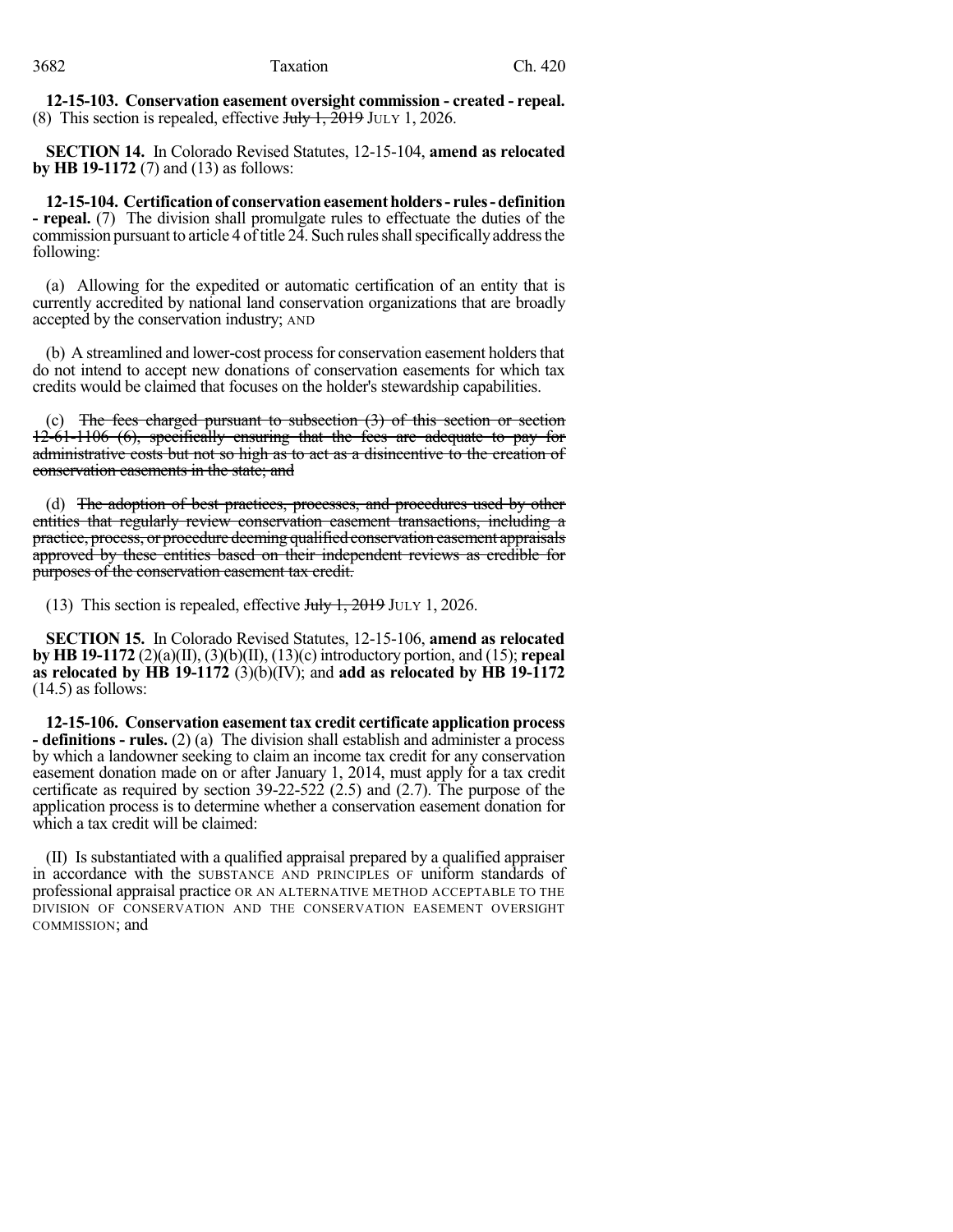(3) For the purpose of reviewing applications and making determinations regarding the issuance of tax credit certificates, including the dollar amount of the tax credit certificate to be issued:

(b) The director has authority and responsibility to determine the credibility of the appraisal. In determining credibility, the director shall consider, at a minimum, compliance with the following requirements:

(II) The appraisal conforms with THE SUBSTANCE AND PRINCIPLES OF the uniform standards of professional appraisal practice promulgated by the appraisal standards board of the appraisal foundation and any other provision of law;

(IV) The appraiser meets anyeducation and experience requirements established by the board of real estate appraisers in accordance with section  $12-61-704$  (1)(k).

(13) (c) The director is authorized to share publicly available information regarding conservation easements with a third-party vendor for the purpose of developing and maintaining a registry of conservation easements in the state with a corresponding map displaying the boundaries of each easement in the state relative to county boundaries and other relevant mapping information. FOR PURPOSES OF THIS SUBSECTION (13)(c), "PUBLICLY AVAILABLE INFORMATION" MEANS ANY DOCUMENT SHOWING EVIDENCE OF ITS RECORDATION IN THE RECORDS OF A COUNTY CLERK AND RECORDER OR OTHER INFORMATION READILY AVAILABLE TO THE GENERAL PUBLIC. Priorto sharing the information,thedirectorshall consultwith the commission regarding the appropriate types of information and the methods used for collecting the information. The department of regulatory agencies shall annually report on the information contained in the registry as a part of its presentation to its committee of reference at a hearing held pursuant to section 2-7-203 (2)(a) of the "State Measurement for Accountable, Responsive, and Transparent (SMART) Government Act". The information to be shared shall include the following:

(14.5) (a) THE DIVISION SHALL CONVENE A WORKING GROUP IN CONJUNCTION WITH THE DEPARTMENT OF LAW AND THE DEPARTMENT OF REVENUE TO DEVELOP PROPOSED STATUTES AND REGULATIONS FOR THE FOLLOWING:

(I) AN ALTERNATIVE METHOD TO THE APPRAISAL PROCESS SET FORTH IN SECTION 39-22-522 (3.3) TO ESTABLISH THE AMOUNT OF TAX CREDITS FOR WHICH A QUALIFIED CONSERVATION EASEMENT CONTRIBUTION WOULD BE ELIGIBLE;

(II) APROCESS TO PROVIDE RETROACTIVE TAX CREDITS, PAYMENTS, OR REFUNDS TO TAXPAYERS WHO CLAIMED CREDITS PURSUANT TO SECTION 39-22-522 BETWEEN JANUARY 1, 2000, AND DECEMBER 31, 2013, AND WHOSE TAX CREDITS WERE DENIED IN WHOLE OR IN PART, INCLUDING THE DEVELOPMENT OF ELIGIBILITY CRITERIA FOR RECEIVING SUCH RETROACTIVE TAX CREDITS, PAYMENTS, OR REFUNDS; AND

(III) RECOMMENDATIONS FOR ADMINISTERING ORPHANED CONSERVATION EASEMENTS.

(b) THE WORKING GROUP SHALL CONSIST OF EIGHT MEMBERS. THE PRESIDENT OF THE SENATE, THE MINORITY LEADER OF THE SENATE, THE SPEAKER OF THE HOUSE,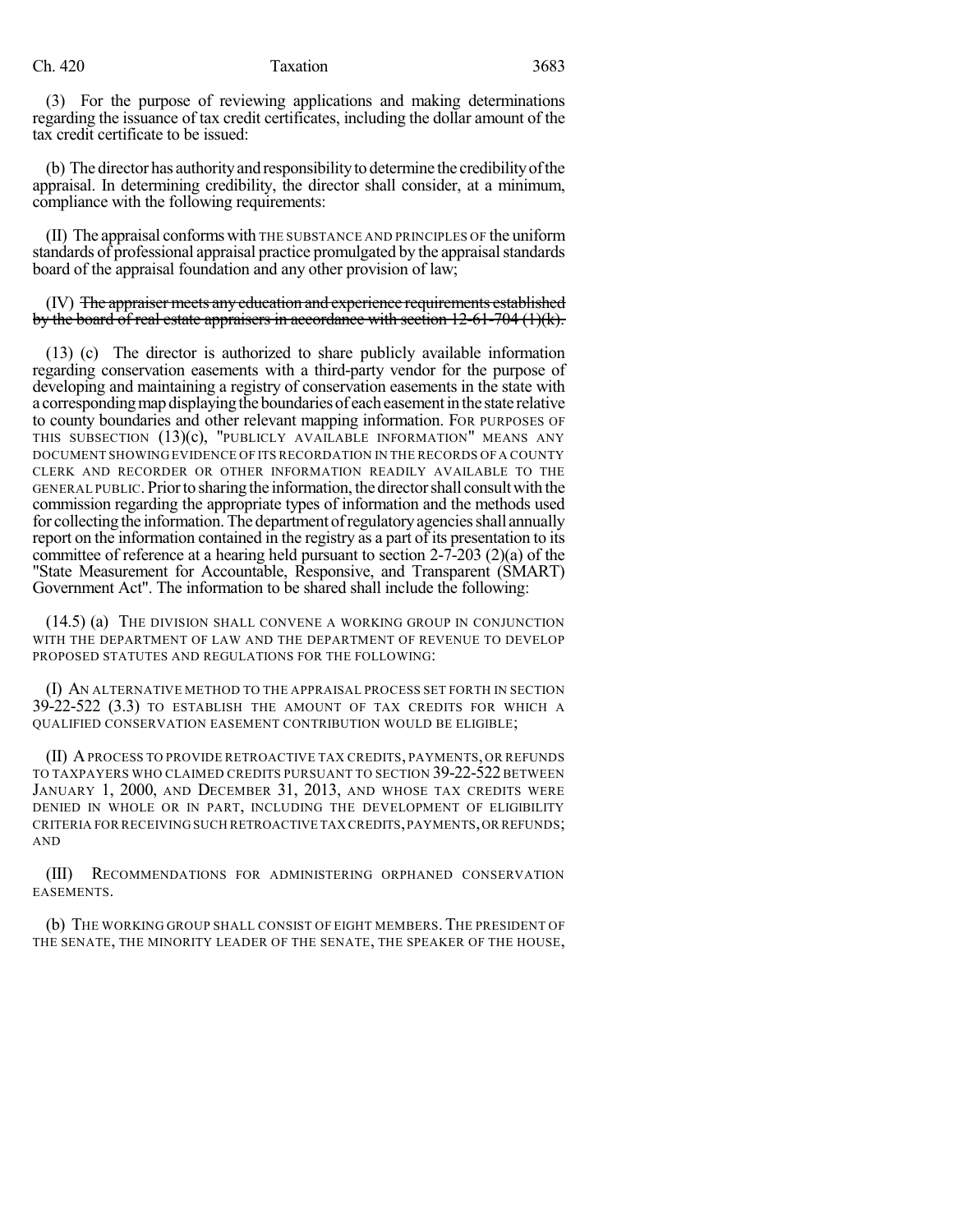3684 Taxation Ch. 420

AND THE MINORITY LEADER OF THE HOUSE SHALL EACH APPOINT TWO MEMBERS TO THE WORKING GROUP PRIOR TO JUNE 1, 2019. IN MAKING APPOINTMENTS, CONSIDERATION SHOULD BE GIVEN TO APPOINTING INDIVIDUALS WHO ARECERTIFIED EASEMENT HOLDERS, TAXPAYERS WHO HAVE CONSIDERED CONVEYING A CONSERVATION EASEMENT OR CONVEYED A CONSERVATION EASEMENT AND CLAIMED A TAX CREDIT, CONSERVATION EASEMENT APPRAISERS, AND CONSERVATION ATTORNEYS. THE WORKING GROUP SHALL CONVENE ITS FIRST MEETING IN A HEARING ROOM AT THE STATE CAPITOL BUILDING AT 9:00 A.M. ON JUNE 25, 2019. THE WORKING GROUP SHALL SELECT A CHAIRPERSON AT THE FIRST MEETING. AT EACH MEETING OF THE WORKING GROUP, IT SHALL DESIGNATE THE DATE, PLACE, AND TIME OF ITS NEXT MEETING.

(c) THE WORKING GROUP SHALL SUBMIT A REPORT TO THE RURAL AFFAIRS AND AGRICULTURE COMMITTEE OF THE HOUSE OF REPRESENTATIVES AND THE AGRICULTURE AND NATURAL RESOURCES COMMITTEE OF THE SENATE BY NO LATER THAN DECEMBER 1,2019.THE REPORT MUST INCLUDE ANY RECOMMENDATIONS FOR LEGISLATION OR RULE MAKING TO ADDRESS THE ISSUES ADDRESSED PURSUANT TO THIS SUBSECTION (14.5).

(15) The division may promulgate rules to effectuate the purpose, implementation, and administration of this section pursuant to article 4 of title 24. The authority to promulgate rules includes the authority to:

(a) Define further in rule the administrative processes and requirements, including application processing and review time frames, for obtaining and issuing an optional preliminary advisory opinion pursuant to subsection  $(14)$  of this section; AND

(b) ADOPT BEST PRACTICES, PROCESSES, AND PROCEDURES USED BY OTHER ENTITIES THAT REGULARLY REVIEW CONSERVATION EASEMENT TRANSACTIONS, INCLUDING A PRACTICE, PROCESS, OR PROCEDURE DEEMING QUALIFIED CONSERVATION EASEMENT APPRAISALS APPROVED BY THESE ENTITIES BASED ON THEIR INDEPENDENT REVIEWS AS CREDIBLE FOR PURPOSES OF THE CONSERVATION EASEMENT TAX CREDIT.

**SECTION 16. Appropriation.** (1) For the 2019-20 state fiscal year, \$250,000 is appropriated to the department of higher education. This appropriation is from the general fund. To implement this act, the department may use this appropriation for the college opportunity fund program to be used for limited purpose fee-for-service contracts with state institutions.

(2) For the 2019-20 state fiscal year, \$250,000 is appropriated to the department of higher education. This appropriation is from reappropriated funds received from the limited purpose fee-for-service contractswith state institutionsundersubsection (1) ofthissection. To implement this act, the department may use this appropriation for the board of governors of the Colorado state university system for allocation to the Colorado natural heritage program and the geospatial centroid to facilitate the provision of public accessto the Colorado ownership, management, and protection (COMaP) service.

(3) For the 2019-20 state fiscal year, \$500,000 is appropriated to the department